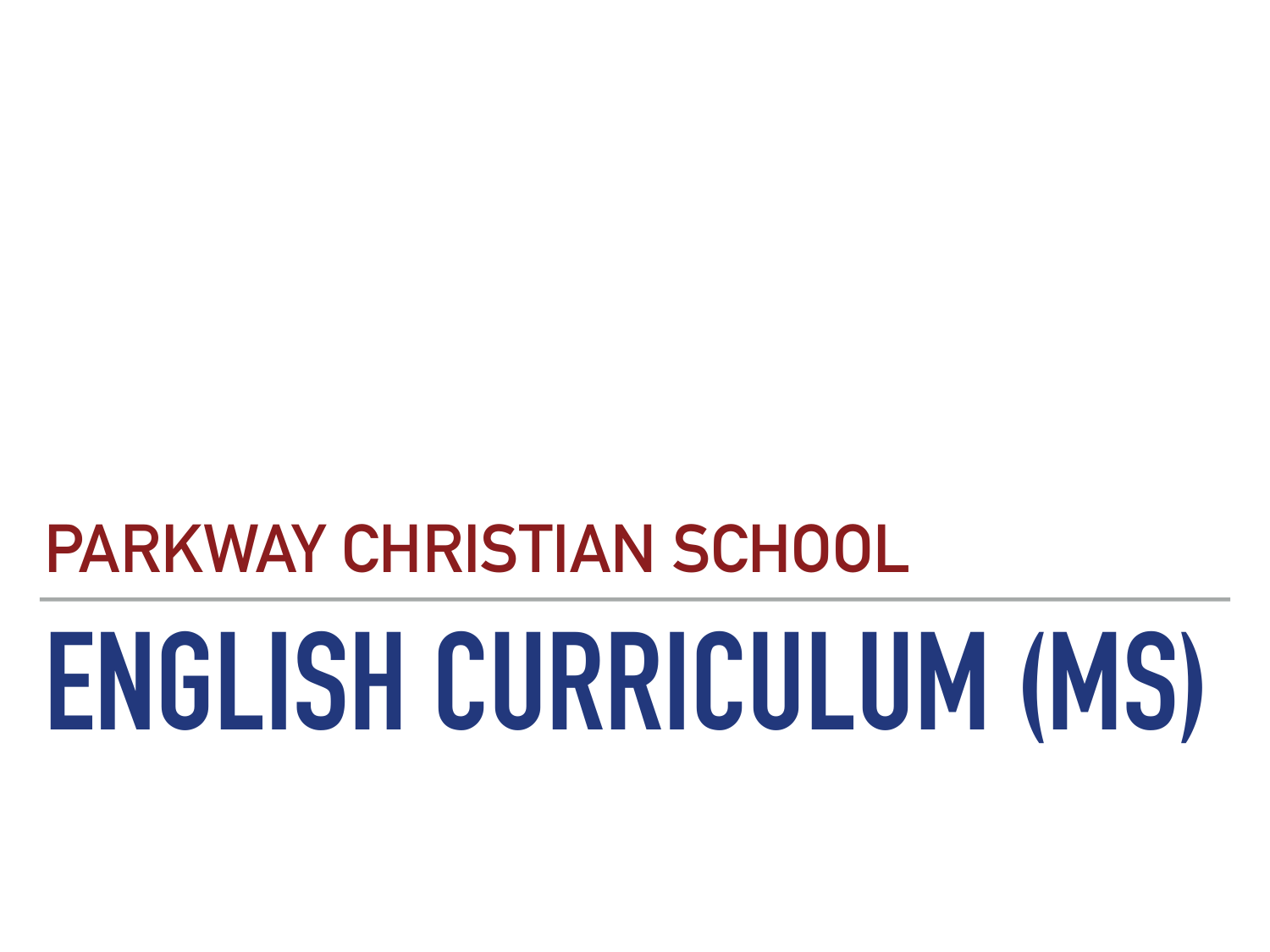‣ This course focuses on several elements of language, including reading, writing, grammar, usage, and mechanics. Educators allow the students to choose within a diverse genre of literary selections thereby encouraging readers to emerge as habitual, critical, voracious lovers of books. The course includes a Writer's Workshop that invites students to explore the editing process, work with new vocabulary, and collaborate with other authors. Analyzing and using the six traits of writing, students will draft persuasive and expository essays that showcase development as intuitive and critical thinkers. Educators design all coursework from a Biblical Worldview while meeting the standards of the Common Core framework.

#### *Textbooks*

- ‣ *Elements of Language*
- ‣ *Hatchet*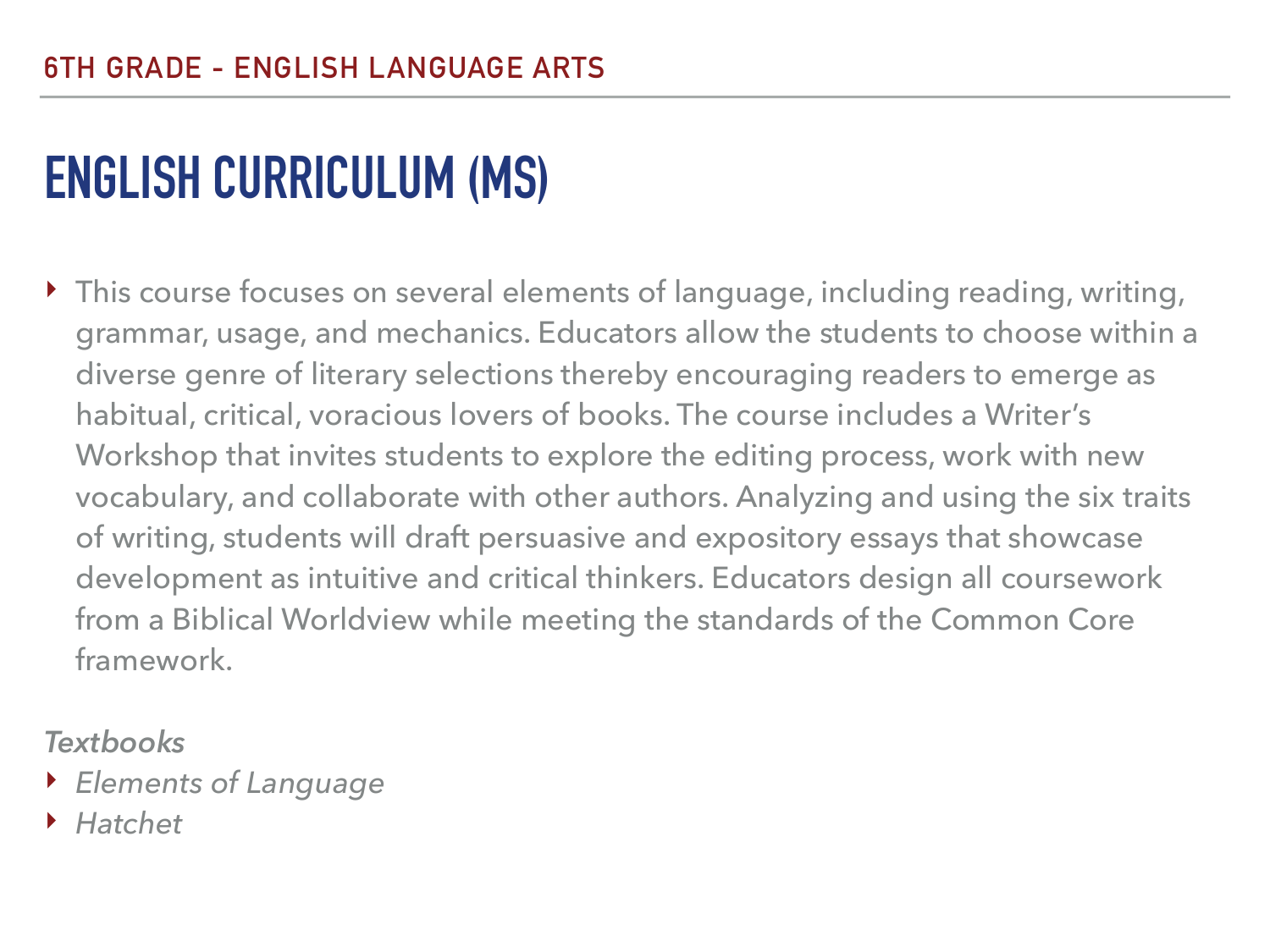▶ This is an introduction to literature course designed to acquaint students with the genres of short stories, drama, nonfiction, poetry, and novels. Readings will include A Christmas Carol: Scrooge and Marley and The Giver as well as a variety of short stories and poetry. Students will continue to develop grammar knowledge and writing skills while composing various essays including narrative, informational or explanatory, and persuasive. Teachers present all literature from a Biblical Worldview while meeting the framework of the Common Core Standards.

#### *Textbooks*

- ‣ *Elements of Grammar: First Course*
- ‣ *Elements of Literature: First Course*
- ‣ *The Giver*